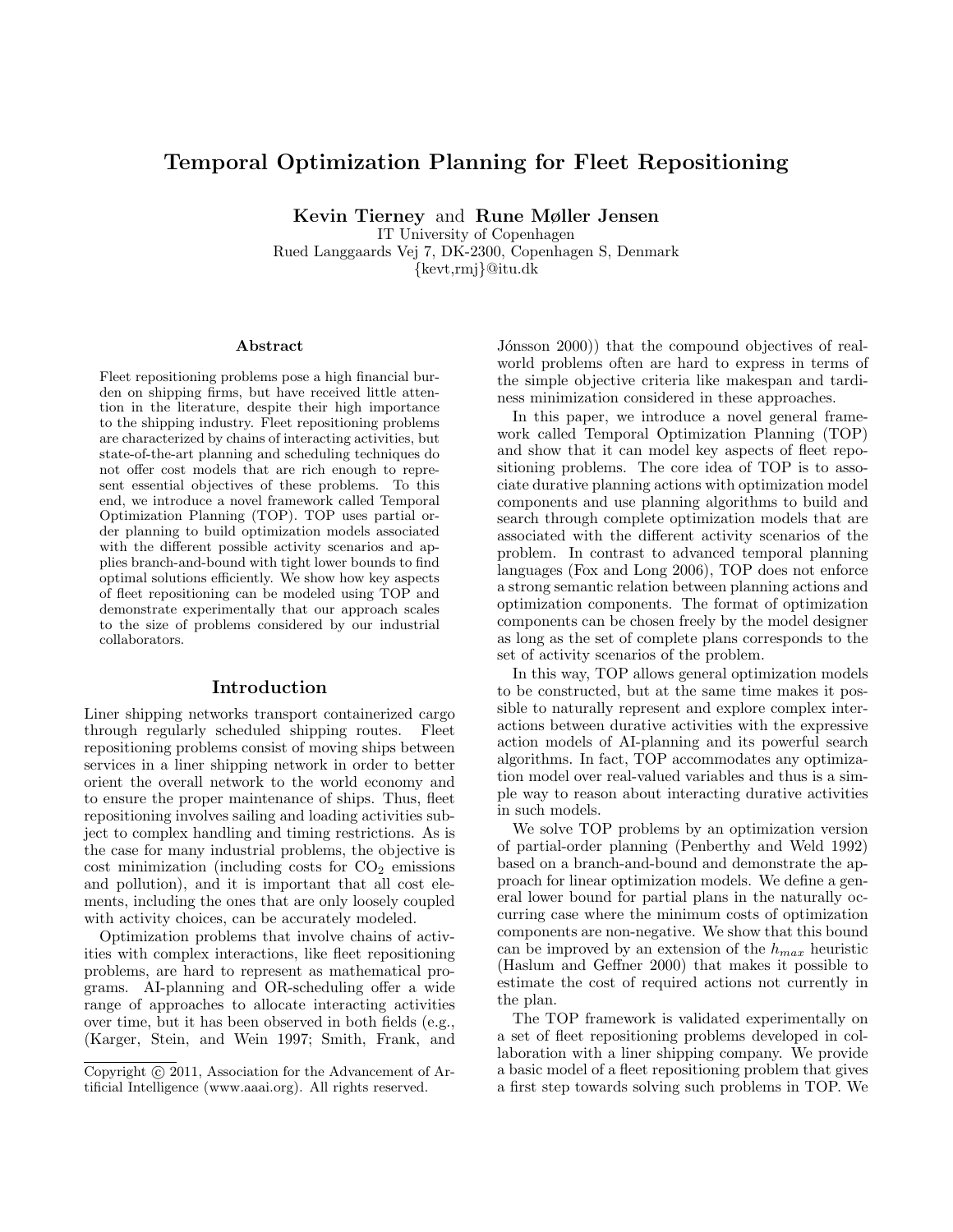include key aspects such as the temporal interaction between ships and complex cost objectives such as sailing fuel consumption and the fixed cost of ships over time. Our experimental evaluation shows that the TOP approach scales to the size of problems faced by the industry and that our lower bounds are tight enough to reduce the total computation time by orders of magnitude.

The remainder of the paper is organized as follows. First we describe fleet repositioning problems, followed by a formalization of TOP along with a description of the  $h_{max}^{cost}$  heuristic for estimating lower bounds of partial plans. Then we describe our model of a simple fleet repositioning problem and we present experimental results showing the performance of the TOP framework with several plan selection heuristics. Finally, we draw conclusions and discuss directions for future work.

## Fleet Repositioning

Liner shipping networks consist of multiple services, which are circular routes that connect a sequence of ports. Each service consists of one or more ships that maintain a weekly schedule. That is, each port on a service is visited by a ship on the same day each week, and a service is assigned as many ships as are necessary to maintain weekly frequency. Ships are periodically repositioned, in which they are moved from their current service to some other service. Shipping firms reposition their ships so that they can undergo regular maintenance, be returned to their owner, or to better match ships to markets.

Consider the example repositioning problem shown in Figure 1 in which a new service is being started and requires ships to sail on it. This example involves the temporal alignment of several ships. First a ship from the service on the left must sail to the dashed line service, but the ship on the dashed line service may not leave for its goal service until its replacement ship has arrived, and cargo has been transshipped. Second, the two ships sailing to the service on the right must have a time spacing of exactly one week. Complicating matters further is that shipping firms want to reposition their ships as cheaply as possible.

Fleet repositioning problems can be even more complicated than the example given, with several ships replacing one another in long chains. Aligning the ships temporally and finding a minimum cost plan of activities presents a significant challenge. The possible activities that a ship may undertake during repositioning is given as follows.

- Ships can leave or enter a service only at a port on days when the port is scheduled to be called.
- Ships must sail between their minimum and maximum speed, the cost of which is a function of the ship's speed and draft,
- Ships can idle at a port, incurring a fixed cost per hour (in shipping parlance, *hotel cost*).



Figure 1: An example fleet repositioning problem involving three ships. Two ships are being repositioned from their initial services (solid, dashed) to a new service (bold solid). The ship on the dashed service is being replaced by a ship from the dashed-dotted service, which will cease operations. Circles represent ports and are labeled with the day the service calls the port.

- Cargo can be on/off loaded, resulting in a fee per container moved.
- Cargo can be directly transhipped between ships, incurring a reduced per container fee.
- Ships can move equipment (empty containers) to where it is needed, reducing the overall cost of repositioning.
- Ships may satisfy certain demands in the shipping network for a profit.

A number of constraints pose restrictions on when the given activities may take place. Ships must be replaced by another ship in order to leave their service, except for certain, designated ships. Ships may not load or unload cargo in certain ports due to cabotage restrictions, which are laws that prevent foreign ships from offering domestic services. If multiple ships are entering the same service, they must enter one week apart in distance or time from one another. In addition, multiple ships must alternate in size such that if there are several ships entering a service, no two ships of the same capacity should follow one another.

Given the high expense of repositioning, the goal of fleet repositioning problems is to find a scenario of activities, which involve continuous decisions regarding sailing time and cost configurations, associated with a lowest cost optimization model.

The fleet repositioning problem is difficult to solve for existing scheduling and planning methods.

Scheduling is concerned with the optimal allocation of scarce resources to activities over time (Karger, Stein, and Wein 1997), and scheduling research has focused on problems that only involve a small, fixed set of choices, while planning problems like fleet repositioning often involve cascading sets of choices that interact in complex ways (Smith, Frank, and Jónsson 2000). Another limitation is that mainstream scheduling research has focused predominately on optimization of selected, simple objective criteria such as minimizing makespan or minimizing tardiness (Smith 2005). More general objective criteria are required in order to solve fleet repositioning problems.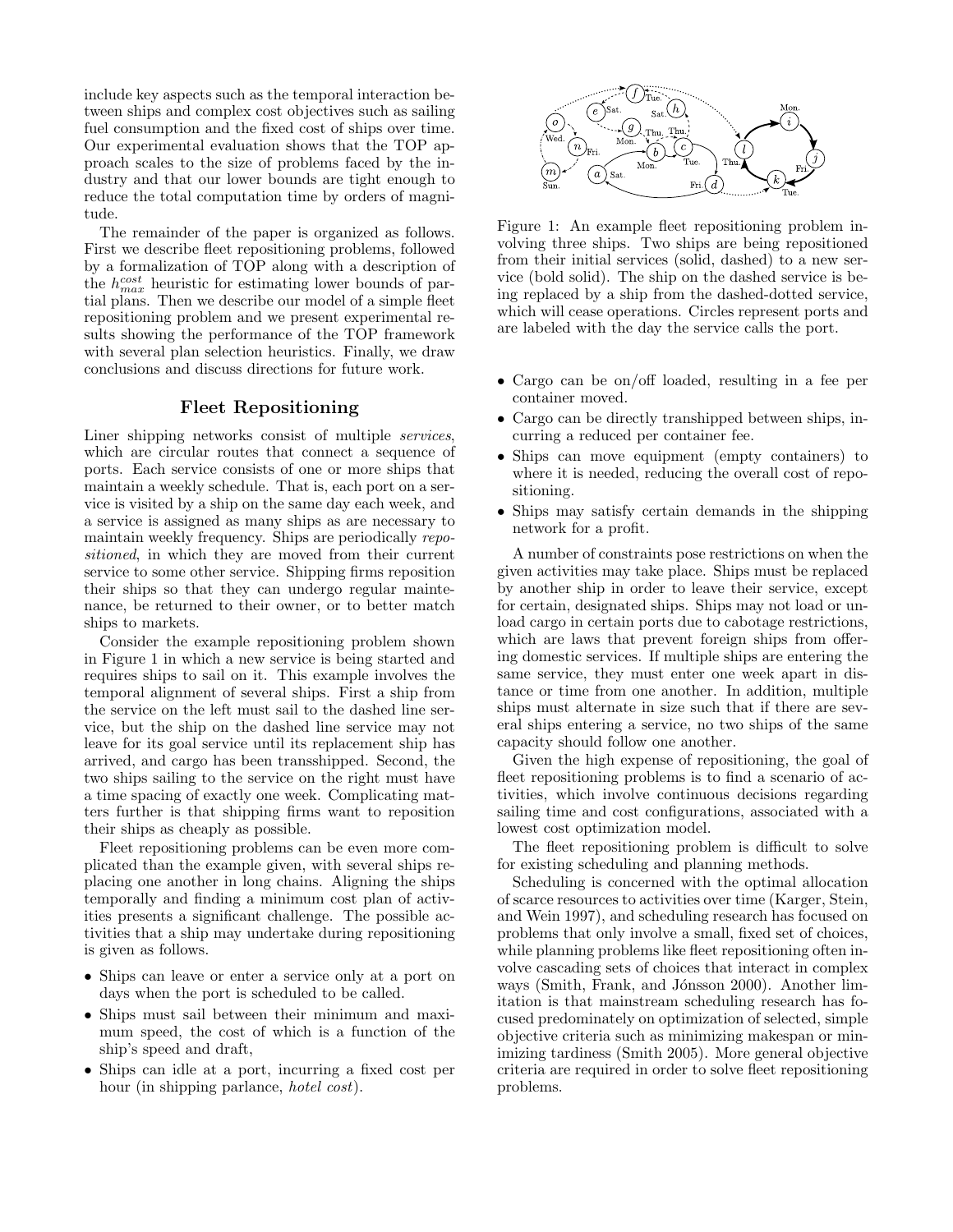Integer Programming (IP) has successfully been applied to solve classical planning problems using competitive encodings based on the planning graph heuristic (Van Den Briel, Vossen, and Kambhampati 2005). An earlier version of this approach has also been used to extend classical planning with possibly continuous state variables over which linear constraints and objectives can be stated (Kautz and Walser 1999). A limitation of these encodings is, though, that they are unable represent continuous time. In general, it is difficult to represent partial-order planning with IP since the number of actions in a partial-order plan in principle is unbounded. A SAT encoding of actions with continuous duration (Shin and Davis 2005), however, shows that other encodings of continuous time using IP may be possible, but this encoding currently does not cover any objective criteria except minimizing the number of unique time points in the plan.

Within AI, there exists domain independent planners for temporal planning languages and specialized application planners.With respect to the former, while early approaches had limited scalability (e.g., (Ghallab and Laruelle 1994; Penberthy and Weld 1995)), a number of powerful solvers have recently been developed for planning languages with durative actions, real-valued state variables, and linear change of quantities during action execution (e.g. (Coles et al. 2009; 2010; Li and Williams 2008; Shin and Davis 2005)). These planning languages can model domains where activities depend on shared resources like electric power during execution, which is a typical situation for popular application domains within robotics and aerospace systems (e.g., (Frank, Gross, and Kurklu 2004; Muscettola 1993)). However, the fleet repositioning problem involves decoupled actions that intersect only temporally. Furthermore, most of these domain independent and application specific planning systems only allow simple objective criteria like makespan minimization. A notable exception is Sapa (Do and Kambhampati 2003), which can represent multi-criteria objectives covering any combination of makespan minimization and minimization of fixed action and resource costs. On the other hand, Sapa only handles discrete time and fixed action durations.

Recently, the 2008 International Planning Compeitition (Helmert, Do, and Refanidis 2008) featured a net benefit optimization category with several entries: hsp<sup>∗</sup> , MIPS-XXL, and Gamer. These planners are unable to reason temporally, and only support fixed action costs in their objective, preventing them from handling many aspects of fleet repositioning problems, such as hotel costs and variable action cost. Linear Programming has been used to strengthen plan length estimation (e.g. (Bylander 1997; Van Den Briel et al. 2007)), however these approaches do not handle a cost-based objective or temporal setting, with the ordering relaxation in (Van Den Briel et al. 2007) being particularly troubling for a temporal planner.

## Temporal Optimization Planning

In the absence of a suitable method for solving fleet repositioning problems, we introduce Temporal Optimization Planning (TOP). TOP diverges fundamentally from classical AI-planning approaches by introducing two sets of variables that decouple the planning problem from the optimization model. Thus, the optimization model is not tightly bound to the semantics of actions. Actions are merely used as handles to optimization components that are built together to complete optimization models using partial-order planning. This decoupling makes it possible to formulate any objective that can be expressed by the applied optimization model. Moreover, computationally expensive action models including real-valued state variables and general objective functions are avoided.

In contrast to the current trend in advanced temporal planning languages, TOP bypasses computationally expensive dense time models of shared resources like electric power consumption during activities. These models are important for the robotic or aerospace applications that often are targeted in AI-planning (e.g., (Frank, Gross, and Kurklu 2004; Muscettola 1993)), but TOP focuses on more physically separated activities where resources are exclusively controlled.

On the other hand, while this decoupling offers some new possibilities, it makes TOP less capable of solving traditional planning problems where a strong coupling is assumed as well as problems that fit within a classical scheduling model.

TOP is built off a state variable representation of propositional STRIPS planning (Fikes and Nilsson 1971). TOP utilizes partial-order planning (Penberthy and Weld 1992), and extends it in several ways. First, an optimization model is associated with each action in the planning domain. This allows for complex objectives and cost interactions that are common in real world optimization problems to be easily modeled. Second, instead of focusing on simply achieving feasibility, TOP minimizes a cost function. Finally, begin and end times can be associated with actions, making them durative. Such actions can have variable durations that are coupled with a cost function.

Formally, let  $V = \{v_1, \dots, v_n\}$  denote a set of state *variables* with finite domains  $D(v_1), \cdots, D(v_n)$ . A state *variable assignment*  $\omega$  is a mapping of state variables to values  $\{v_{i(1)} \mapsto d_{i(1)}, \cdots, v_{i(k)} \mapsto d_{i(k)}\}\$  where  $d_{i(1)} \in$  $D(v_{i(1)}), \dots, d_{i(k)} \in D(v_{i(k)})$ . We also define  $vars(\omega)$ as the set of state variables used in  $\omega$ .

A TOP problem is represented by a tuple

 $P = \langle V, D, A, I, G, pre, eff, x, obj, con \rangle,$ 

where  $D$  is the Cartesian product of the domains  $D(v_1) \times \cdots \times D(v_n)$ , A is the set of actions, I is a total state variable assignment (i.e.  $vars(\mathcal{I}) = \mathcal{V}$ ) representing the initial state,  $\mathcal G$  is a partial assignment (i.e.  $vars(\mathcal{G}) \subseteq \mathcal{V}$  representing the goal states,  $pre_a$  is a partial assignment representing the precondition of action a,  $\epsilon$ ff<sub>a</sub> is a partial assignment representing the effect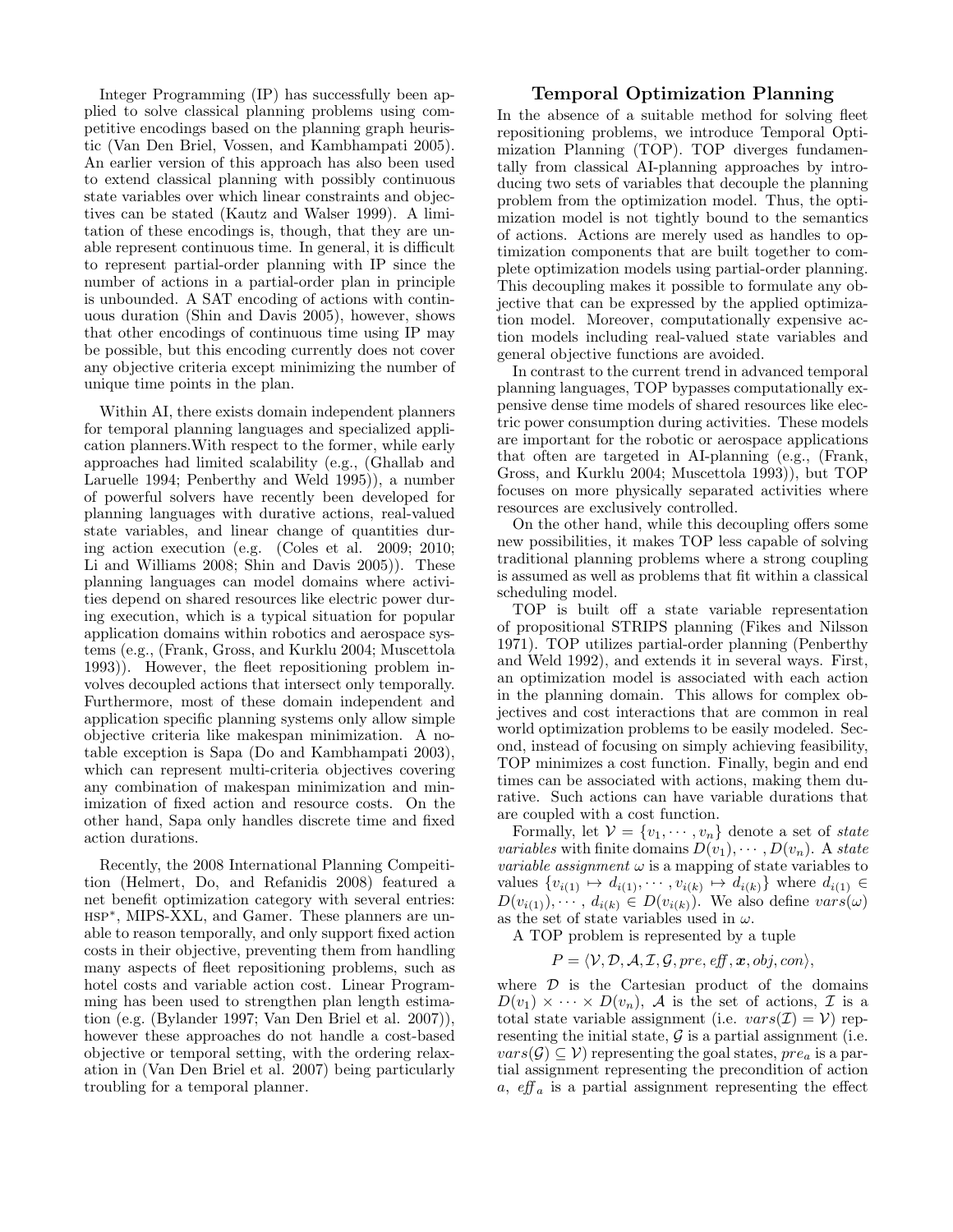of action  $a^1, x \in \mathbb{R}^m$  is a vector of optimization variables<sup>2</sup> that includes the begin and end time of each action,  $x_b^a$  and  $x_e^a$  respectively, for all actions  $a \in A$ ,  $\phi$ ,  $b_{j_a}: \mathbb{R}^m \to \mathbb{R}$  is a cost term introduced by action a, and  $con_a: \mathbb{R}^m \to \mathbb{B}$  is a constraint expression introduced by action a with  $con_a \models x_b^a \leq x_e^a \land x_b^a \geq 0 \land$  $x_e^a \geq 0.$ 

Let  $S = {\omega | vars(\omega) = V}$  denote the set of all the possible states. An action  $a$  is applicable in  $s \in S$  if  $pre_a \subseteq s$  and is assumed to cause an instantaneous transition to a successor state defined by the total assignment

$$
succ_{a,s}(v) = \begin{cases} \operatorname{eff}_a(v) & \text{if } v \in vars(\operatorname{eff}_a), \\ s(v) & \text{otherwise.} \end{cases}
$$

We further define  $M_a = min\{obj_a|con_a\}$ , which is the optimization model component introduced by action a.

A temporal optimization plan is represented by a tuple  $\langle A, C, O, M \rangle$ , where A is the set of actions in the plan,  $C$  is a set of causal links,  $O$  is a set of ordering constraints of the form  $a \prec b$ , where  $a, b \in A$ , and M is an optimization model associated with the plan. M is defined by

$$
\min \sum_{a \in A} obj_a(x)
$$
\n
$$
\text{s.t. } x_e^{a_i} \le x_b^{a_j} \qquad \forall a_i \prec a_j \in O \qquad (1)
$$
\n
$$
con_a(x) \qquad \forall a \in A \qquad (2)
$$

The objective of  $M$  is to minimize the sum of the costs introduced by actions. The first constraint ensures that the start and end time of actions are consistent with the plan, and second constraint requires that each action constraint is satisfied. Let  $cost(\pi)$  denote the cost of an optimal solution to M to a partial plan  $\pi$ .

An open condition  $\stackrel{\mu}{\to} b$  is an unfulfilled precondition  $\mu$  of action  $b \in A$ , that is,  $\mu \in pre_b$  and  $\forall a \in A$ ,  $a \xrightarrow{\mu}$  $b \notin C$ . An unsafe link is a causal link  $a \stackrel{\mu}{\to} b$  that is threatened by an action c such that i)  $vars(\mu) \in eff_c$ , ii)  $\mu \notin \text{eff}_c$ , and iii)  $\{a \prec c \prec b\} \cup O$  is consistent.

To deal with durative actions in TOP we need to keep track of another type of flaw called interference. We adopt an interference model based on the exclusive right to state variables (Sandewall and Rönnquist 1986). Thus, two actions  $a$  and  $b$  interfere if  $vars(eff_a) \cap vars(eff_b) \neq \emptyset$  and O implies neither  $a \prec b$ nor  $b \prec a$ .

<sup>2</sup>In a slight abuse of notation, we sometimes let  $x$  denote a set rather than a vector.

Algorithm 1 Optimization planning algorithm, based on (Williamson and Hanks 1996).

|     | 1: function $TOP(\mathcal{I}, \mathcal{G})$                                |
|-----|----------------------------------------------------------------------------|
| 2:  | $\Pi \leftarrow \{\text{INITIALTOP}(\mathcal{I}, \mathcal{G})\}$           |
| 3:  | $\pi_{best} \leftarrow null$                                               |
| 4:  | $u \leftarrow \infty$ $\triangleright$ Cost of the incumbent (upper bound) |
| 5:  | while $\Pi \neq \emptyset$ do                                              |
| 6:  | $\pi \leftarrow$ SELECTPLAN( $\Pi$ )                                       |
| 7:  | $\Pi \leftarrow \Pi \setminus \{\pi\}$                                     |
| 8:  | if NUMFLAWS $(\pi) = 0 \wedge \text{COST}(\pi) < u$ then                   |
| 9:  | $u \leftarrow \text{COST}(\pi)$                                            |
| 10: | $\pi_{best} \leftarrow \pi$                                                |
| 11: | else if ESTIMATECOST $(\pi)$ < u then                                      |
| 12: | $f \leftarrow$ SELECTFLAW( $\pi$ )                                         |
| 13: | $\Pi \leftarrow \Pi \cup \text{REPARFLAW}(\pi, f)$                         |
| 14: | return $\pi_{best}$                                                        |

An open condition flaw  $\stackrel{\mu}{\rightarrow} b$  can be repaired by linking  $\mu$  to an action a such that  $\mu \in eff_a$  and by posting an ordering constraint over  $a$  and  $b$ . Thus,  $C \leftarrow C \cup \{a \stackrel{\mu}{\rightarrow} b\}$  and  $O \leftarrow O \cup \{a \prec b\}$ . In the case that  $a \notin A, A \leftarrow A \cup \{a\}$  and  $O \leftarrow O \cup \{a_0 \prec a, a \prec a_\infty\}.$ 

An unsafe link  $a \xrightarrow{\mu} b$  that is threatened by action c can be repaired by either adding the ordering constraint  $c \prec a$  (demotion) or  $b \prec c$  (promotion) to O. Similar to unsafe links, an interference between actions a and b can be fixed by posting either  $a \prec b$  or  $b \prec a$  to O.

Together, open conditions, unsafe links and interferences constitute flaws in a plan. Let  $flaws(\pi) =$  $open(\pi) \cup unsafe(\pi) \cup interface(\pi)$  be the set of flaws in the plan  $\pi$ , where  $open(\pi)$  is the set of open conditions, unsafe( $\pi$ ) is the set of unsafe links, and interfere( $\pi$ ) is the set of interferences. We say that  $\pi$  is a *complete* plan if  $|flaws(\pi)| = 0$ , otherwise  $\pi$  is a partial plan. A plan  $\pi^*$  is optimal if it is feasible and for all feasible solutions  $\pi$ ,  $cost(\pi^*) \leq cost(\pi)$ .

#### Linear Temporal Optimization Planning

To solve fleet repositioning problems, we introduce linear temporal optimization planning (LTOP). In LTOP, all of the optimization models associated with planning actions have a linear cost function and a conjunction of linear constraints. Thus,  $obj_a$  is of the form  $c^a x'$ , where  $\mathbf{c}^{\mathbf{a}} \in \mathbb{R}^{m}$  and  $con_{a}$  is of the form  $\bigwedge_{1 \leq i \leq n_{a}} (\mathbf{\alpha}_{i}^{a} \mathbf{x}^{i} \leq \beta_{i}),$ where  $\boldsymbol{\alpha}_i^a \in \mathbb{R}^m$ ,  $\beta_i \in \mathbb{R}$  and  $n_a$  is the number of constraints associated with action a. Thus,  $M_a$  and M are linear programs (LPs).

Algorithm 1 shows a branch-and-bound algorithm that finds an optimal plan to an LTOP problem. First, an initial plan  $\pi_{init}$  is created by the INITIALTOP function (line 2). We define  $\pi_{init} = \langle \{a_0, a_\infty\}, \emptyset, \{a_0 \prec$  $a_{\infty}$ ,  $M_{init}$ , where  $a_0$  is an action representing  $\mathcal I$  with  $pre_{a_0} = \emptyset$  and  $eff_{a_0} = \mathcal{I}, a_{\infty}$  is an action representing  $\mathcal G$  with  $pre_{a_{\infty}} = \mathcal G$  and  $\mathcal{e}f\mathcal{f}_{a_{\infty}} = \emptyset$ , and  $M_{init}$  is an optimization model with no objective and two constraints,  $con_{a_0}$  and  $con_{a_{\infty}}$ , which are special constraints on the dummy actions  $a_0$  and  $a_{\infty}$  such that  $con_{a_0} = (x_b^{a_0} =$ 

<sup>&</sup>lt;sup>1</sup>In practice, is it often more convenient to represent actions in a more expressive form, e.g. by letting the precondition be a general expression on states  $pre_a : S \to \mathbb{B}$  and represent conditional effects like resource consumption by letting the effect be a general transition function, depending on the current state of S,  $\text{eff}_{a,s}: S \to S$ . Such expressive implicit action representations may also be a computational advantage. We have chosen a ground explicit representation of actions because it simplifies the presentation and more expressive forms can be translated into it.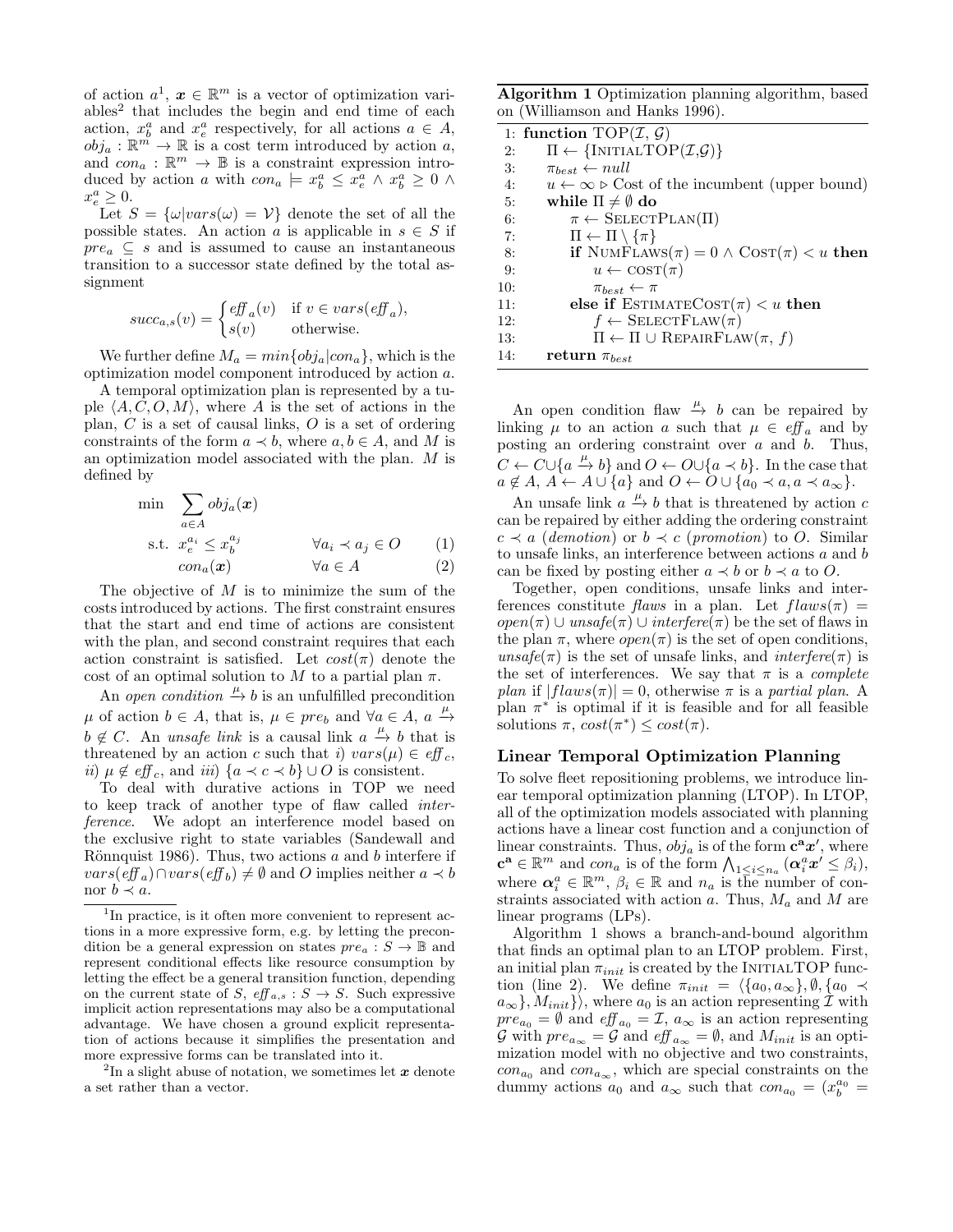

Figure 2: A partial temporal optimization plan from Figure 1 showing the ship sailing from the dash-dotted service to the dashed service  $(v_1)$  and the ship sailing from the dashed service to the bold, solid service. Boxes represent actions and contain associated optimization models. Arrows between boxes show causal links. The optimization variables  $x_b^a$  and  $x_e^a$  represent the begin and end time of action a, and  $h_{b,v}$ ,  $h_{e,v}$  are the begin and end hotel time of vessel v respectively. Each vessel v is associated with a state variable  $s_v$  with a domain of  $\{I, T, G\}$  which indicate that  $v$  is on its initial service, in transit or at its goal service, respectively.

 $x_e^{a_0} \wedge x_b^{a_0} \geq 0$  and  $con_{a_{\infty}} = (x_b^{a_{\infty}} = x_e^{a_{\infty}} \wedge x_b^{a_{\infty}} \geq 0)$ . The optimization variables  $x_b^{a_0}, x_e^{a_0}, x_b^{a_\infty}$  and  $x_e^{a_\infty}$  represent the begin and end times of actions  $a_0$  and  $a_{\infty}$ respectively.

The algorithm then selects a plan from Π (line 6) and checks to see if it is a complete plan. If the plan is complete, its cost is compared with the current upper bound (u), and if the cost is lower, the *incumbent*  $\pi_{best}$ is replaced with the current plan  $\pi$  and the upper bound is updated (lines 9 and 10). When  $\pi$  is a partial plan, an estimated lower bound of the plan is compared with the cost of the incumbent solution (line 11). If the estimated cost of the plan is higher, the plan is discarded. Otherwise, a flaw is selected and repaired (lines 12 and 13). This process is repeated until  $\Pi$  is empty, at which point the current incumbent is returned, if there is one.

Algorithm 1 is guaranteed to find the optimal solution (if there is one) as long as ESTIMATECOST does not overestimate the cost of completing a partial plan. To prune as much of the branch-and-bound tree as possible, we need tight lower bounds. If we require that the cost of each action subject to its constraints is nonnegative, we can prove that  $cost(\pi)$  is such a lower bound.

**Proposition 1.** Given any valid partial plan  $\pi$  =  $\langle A, C, O, M \rangle$  where  $M_a \geq 0 \ \forall a \in A$ ,  $cost(\pi) \leq cost(\bar{\pi})$ for any completion  $\bar{\pi}$  of  $\pi$ .

*Proof.* Let  $\pi'$  be  $\pi$  with a single flaw repaired. The flaw is either  $i$ ) an unsafe link,  $ii$ ) an interference,  $iii$ ) an open condition being satisfied by an action in the plan, or iv) an open condition being satisfied by an action not in the plan.

In cases  $i$  and  $ii$  the flaw is repaired by adding an ordering constraint to  $\pi$ , which further constrains  $\pi$ , thus  $cost(\pi) \leq cost(\pi')$ . Case *iii* results in a new causal link and an ordering constraint, and is therefore the same as cases  $i$  and  $ii$ . In case  $iv$ , the action's optimization model is added to  $\pi$ , but since the cost function of the action must be non-negative under its constraints,  $cost(\pi')$  cannot be less than  $cost(\pi)$ . By applying this argument inductively on the complete branch-and-bound subtree grown from  $\pi$ , we get  $cost(\pi) \leq cost(\bar{\pi})$  for any completion  $\bar{\pi}$  of  $\pi$ .  $\Box$ 

#### Heuristic Cost Estimation

Although  $cost(\pi)$  provides a reasonable lower bound for  $\pi$ , the bound is only computed over actions in the plan. It can be strengthened by also reasoning over actions that are not in the plan. We present an extension of the  $h_{max}$  heuristic (Haslum and Geffner 2000),  $h_{max}^{cost}$ , which estimates the cost of achieving the open conditions of a plan π. Let

$$
h_{max}^{cost}(\omega, \pi) = \begin{cases} 0 & \text{if } \omega \subseteq \text{effs}_{\pi}, \text{ else} \\ f(\omega, \pi) & \text{if } \omega = {\mu}, \text{ else} \\ g(\omega, \pi) & \text{if } |\omega| > 1, \end{cases}
$$

$$
f(\omega, \pi) = \min_{\{a \in A \setminus A | \mu \in \text{eff}_a\}} \{M_a + h_{max}^{cost}(pre_a, \pi)\},
$$
  

$$
g(\omega, \pi) = \max_{\mu \in \omega} \{h_{max}^{cost}(\{\mu\}, \pi)\},
$$

where  $\omega$  is a partial state variable assignment,  $\mu$  is a single state variable assignment  $v \mapsto d$ , and  $\text{effs}_{\pi} =$  $\bigcup_{a \in A} eff_a$ . The heuristic takes the max over the estimated cost of achieving the elements in the given assignment  $\omega$ . The cost is zero if the elements are already in  $\pi$ , otherwise the minimum cost of achieving each element is computed by finding the cheapest way of bringing that element into the plan.

**Proposition 2.** Given any valid partial plan  $\pi$  =  $\langle A, C, O, M \rangle$  where  $M_a \geq 0 \ \forall a \in A$ ,  $cost(\pi)$  +  $h_{max}^{cost}(open(\pi), \pi) \le cost(\bar{\pi})$  for any completion  $\bar{\pi}$  of  $\pi$ .

*Proof.* We have  $h_{max}^{cost}(\omega, \pi) = \sum_{a \in R} M_a$ , where R is a set of actions not currently in  $\pi$  ( $R \cap A = \emptyset$ ) that are required to resolve  $\omega$  and among such sets has the minimum cost. Thus, any completion  $\bar{\pi}$  of  $\pi$  as described in Proposition 1 must at least increase  $cost(\pi)$ by  $h_{max}^{cost}(\omega, \pi) = \sum_{a \in R} M_a$ .  $\Box$ 

### Modeling Fleet Repositioning

We describe an LTOP model of fleet repositioning problems that represents a first step towards modelling and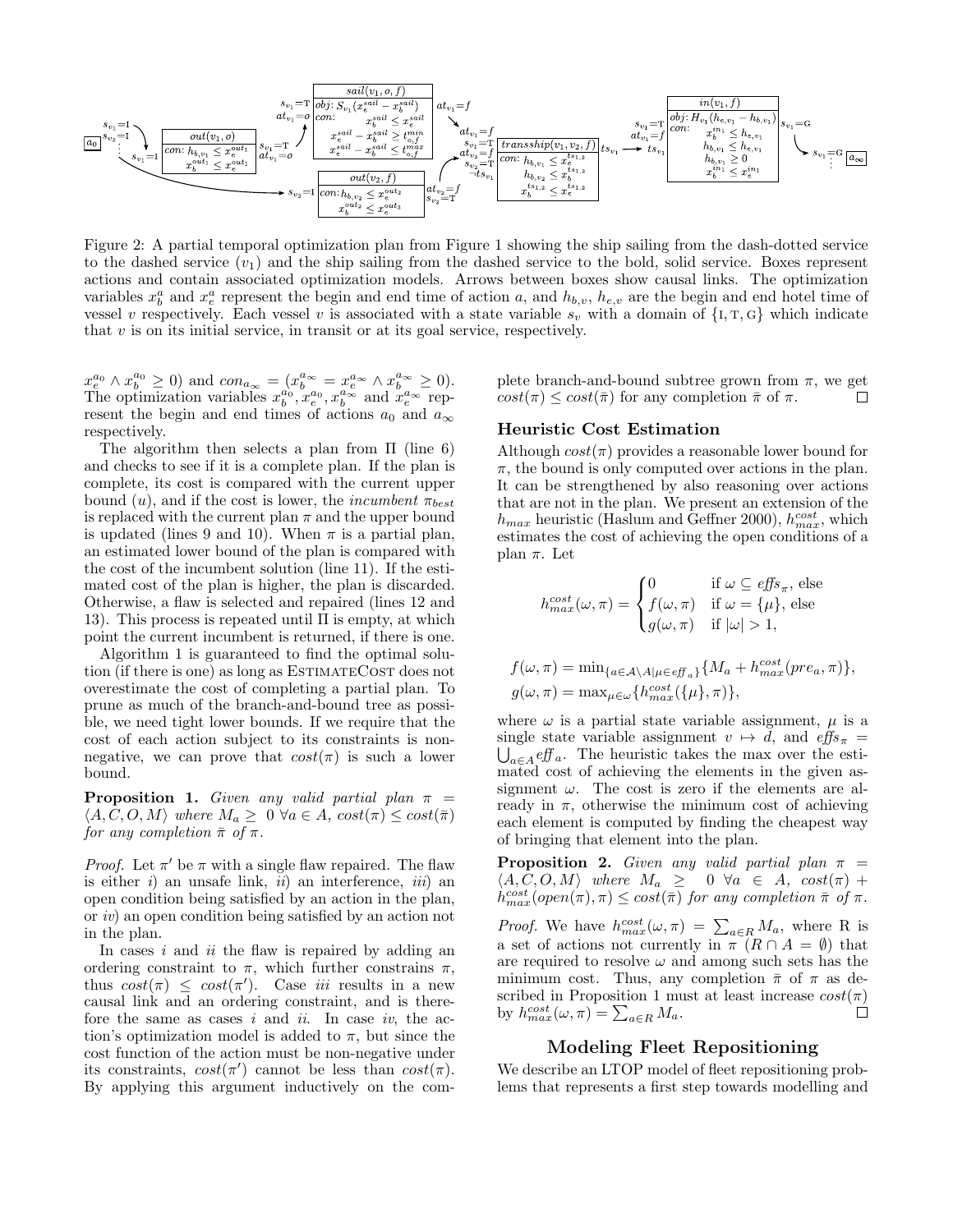solving fleet repositioning problems. Our model represents a subset of fleet repositioning that captures its difficult elements, while excluding excessive detail. We focus on several key components of the fleet repositioning problems that form the basis for more difficult versions including  $i$ ) the temporal interaction between ships in a sequence of replacements,  $ii)$  variable ship sailing durations, *iii*) sailing costs that vary linearly with the sailing duration, and *iv*) ship hotel costs that must span multiple actions.

Given a set of services, the goal is to carry out a sequence of repositionings in which a ship on each service is moved to the next service in the sequence at minimal cost. A ship may not be moved from its service until replaced by another ship, except in the case of the first service in the sequence.

Ships cease operations on their initial service through the action out and begin operations on a service through the in action. During the time in between out and in, ships are charged their hotel cost, which is represented in the objective of the in action. The hotel cost objective is given in the out action for ships that do not have a target service, and will therefore not use the in action, such as a ship being returned to its owner or heading for repairs.

Ships must sail between ports within their minimum and maximum speed, incurring a cost that varies linearly with the speed. In order for a ship to replace another ship on a service, they must transship their cargo. Transshipments in our model are instantaneous, free actions that require both ships to simultaneously be at a port where it is lawful for the ships to perform a transshipment. Transshipments are only allowed at ports in which a ship is lawfully able to transfer cargo, which we are able to represent by simply not including transshipment actions between ships at ports where it would be unlawful.

Implicit in our model are wait actions. Such an action does not need to be explicitly given, because actions, even those that are ordered or linked, are not required to start directly after one another. The objective of this implicit action is given by the hotel cost computed in the out and in actions.

Figure 2 shows a fleet repositioning partial plan in the LTOP framework in which two ships are moved off of their initial services (*out* action), and meet at port  $f$ where they transship cargo (*transship* action). Ship  $v_1$ then begins service at port  $f$  (in action), freeing  $v_2$  to continue to a different service or undergo maintenance. Notice how the objective for the hotel cost for  $v_1$ , represented by  $h_{b,v_1}$  and  $h_{e,v_1}$ , is computed in the  $in(v_1, f)$ action, but the bounds for the hotel cost are updated throughout the partial plan. This allows the LP to compute a more accurate bound throughout the planning process. Multiple actions are therefore contributing to the hotel cost, meaning that the interaction of actions can have interesting cost consequences.

Even this simple version of the fleet repositioning problem is not solvable with existing scheduling or plan-



Figure 3: A plot of the performance of LTOP with the planning heuristics  $h_{max}^{cost} + LP$  (solid line), LP (dashed  $line)$  and the number of flaws,  $Flaws$  (dotted line).

ning approaches like ZENO (Penberthy and Weld 1995) due to the lack of general optimization criteria or Sapa (Do and Kambhampati 2003) due to the lack of continuous time. But even if it was, an advantage of TOP from an OR-perspective is that it is easy to use any optimization model within the framework without changing the representation of activities.

#### Experimental Evaluation

We created a dataset of sample problems based on discussions with a liner shipping company. The instances range in size from 4 to 12 ports with 2 or 3 services over time frames of 2 to 3 weeks.

Table 1 and Figure 3 display the performance of our LTOP solver using several plan selection heuristics on our dataset. Results were computed on dual six-core 2 GHz AMD Opteron 2425 HE processors, and each execution was allowed a maximum of 4 GB of RAM. In addition, our LTOP solver uses the linear programming solver in COIN-OR 1.5.0 (Lougee-Heimer 2003). The number of actions in the optimal plan varies with the number of ships being repositioned. Instance CR1's optimal plan has five actions, while CR13 has 8 actions.

The  $h_{max}^{cost} + LP$  plan selection heuristic selects the cheapest plan available using the sum of the real cost of a plan and the estimated cost of the plan's completion, the LP heuristic only uses the real cost of the plan, and the Flaws heuristic selects the plan with the lowest number of flaws. The  $LP + h_{max}^{cost}$  heuristic performs the best, taking on average 61% of the time of the  $LP$  heuristic, and only 3.3% of the time of the Flaws heuristic. The geometric mean of  $h_{max}^{cost} + LP$  is over 12 times as fast as  $Flaws$  and almost twice as fast as  $LP$ , indicating that  $h_{max}^{cost} + LP$  performs well across the entire dataset, and not just on a few instances. Thus, the superior search guidance provided by the  $h_{max}^{cost}$  heuristic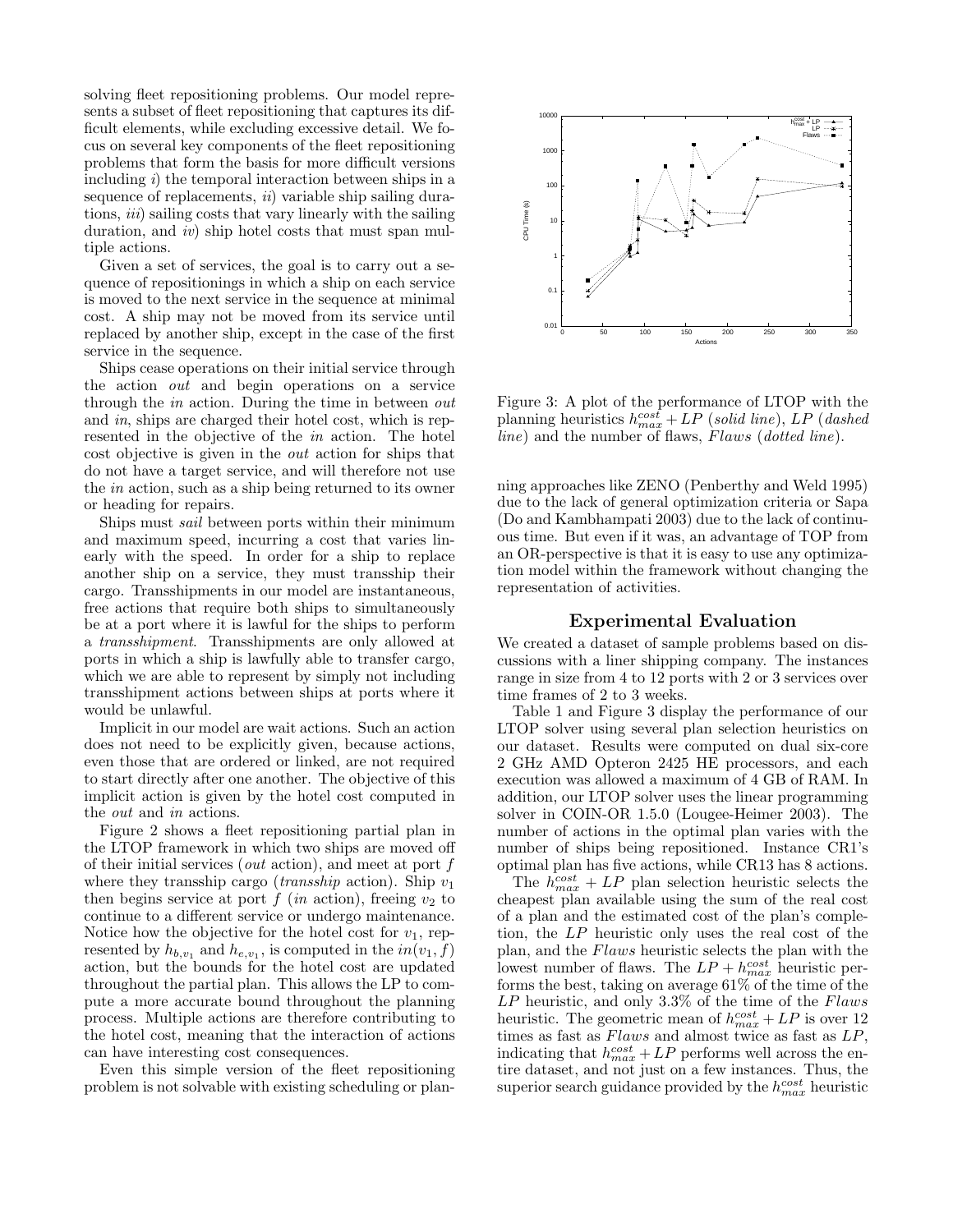| Instance                 | Actions | $h_{max}^{cost}$<br>+ LP | LP     | Flaws    |
|--------------------------|---------|--------------------------|--------|----------|
| CR1                      | 32      | 0.07                     | 0.10   | 0.20     |
| CR2                      | 82      | 1.20                     | 1.47   | 1.52     |
| CR3                      | 83      | 0.95                     | 1.96   | 1.64     |
| CR4                      | 92      | 1.21                     | 2.82   | 138.53   |
| CR5                      | 93      | 11.32                    | 12.80  | 5.74     |
| CR6                      | 126     | 4.96                     | 10.50  | 358.81   |
| CR7                      | 151     | 5.36                     | 3.78   | 9.06     |
| CR <sub>8</sub>          | 158     | 6.27                     | 19.40  | 376.84   |
| CR9                      | 160     | 15.25                    | 38.00  | 1,519.92 |
| CR10                     | 178     | 7.30                     | 17.44  | 174.89   |
| CR11                     | 221     | 9.02                     | 16.46  | 1,519.92 |
| CR12                     | 237     | 49.45                    | 156.02 | 2,339.51 |
| CR13                     | 339     | 118.20                   | 96.67  | 382.12   |
| $\overline{\text{Mean}}$ |         | 17.74                    | 29.03  | 525.28   |
| Geo. Mean                |         | 4.94                     | 8.55   | 61.35    |
| Std. Dev.                |         | 32.81                    | 46.03  | 762.30   |

Table 1: Results from our LTOP solver on a crafted dataset for our sample fleet repositioning problem with several plan selection heuristics. All times are CPU times given in seconds.

is worth the extra computation time. The TOP framework is therefore able to scale to solve real world sized problems with the  $LP$  and  $h_{max}^{cost}$  heuristics.

#### Conclusion

We presented a novel framework called Temporal Optimization Planning (TOP) for modeling and solving fleet repositioning problems with compound objectives spread throughout interconnected activities. We introduced an extension to the domain independent  $h_{max}$ heuristic,  $h_{max}^{cost}$ , and showed that by using this heuristic to estimate the costs of actions required to complete a plan, the TOP framework is capable of scaling to the size of real fleet repositioning problems.

We gave a model of a fleet repositioning problem that represents the first step to understanding and solving problems in the fleet repositioning domain. The model captured key aspects of fleet repositioning that cannot be modeled with current methods, such as hotel cost, variable sailing durations and duration linked costs.

The TOP framework shows promise as a new method for tackling many industrial cost minimization problems that are difficult to solve using state-of-the-art AI or OR methods. We intend to further investigate TOP on more realistic versions of the fleet repositioning problem and related problems, including problems that are non-linear and problems that do not have nonnegativity restrictions on the optimization models. In addition, we will investigate forward-chaining methods for TOP, similar to those in (Coles et al. 2010). Finally, we also intend to see if it is possible to implement TOP within a mixed integer programming framework.

## Acknowledgements

We would like to thank our industrial collaborators Mikkel Muhldorff Sigurd and Shaun Long at Maersk Line for their support and detailed description of the fleet repositioning problem. This research is sponsered in part by the Danish Council for Strategic Research as part of the ENERPLAN research project.

#### References

Bylander, T. 1997. A linear programming heuristic for optimal planning. In Proceedings of the National Conference on Artificial Intelligence, 694–699.

Coles, A.; Coles, A.; Fox, M.; and Long, D. 2009. Temporal planning in domains with linear processes. In Proceedings of the International Joint Conference on Artificial Intelligence (IJCAI).

Coles, A. J.; Coles, A. I.; Fox, M.; and Long, D. 2010. Forward-chaining partial-order planning. In Proceedings of the Twentieth International Conference on Automated Planning and Scheduling (ICAPS-10).

Do, M., and Kambhampati, S. 2003. Sapa: A multiobjective metric temporal planner. Journal of Artificial Intelligence Research 20(1):155–194.

Fikes, R., and Nilsson, N. 1971. STRIPS: A new approach to the application of theorem proving to problem solving. Artificial intelligence 2(3-4):189–208.

Fox, M., and Long, D. 2006. Modelling mixed discretecontinuous domains for planning. Journal of Artificial Intelligence Research 27(1):235–297.

Frank, J.; Gross, M.; and Kurklu, E. 2004. SOFIA's choice: an AI approach to scheduling airborne astronomy observations. In Proceedings of the National Conference on Artificial Intelligence, 828–835. Menlo Park, CA; Cambridge, MA; London; AAAI Press; MIT Press; 1999.

Ghallab, M., and Laruelle, H. 1994. Representation and control in IxTeT, a temporal planner. In Proceedings of AIPS, volume 94, 61–67.

Haslum, P., and Geffner, H. 2000. Admissible heuristics for optimal planning. In *Proc. AIPS*, 140–149. Citeseer.

Helmert, M.; Do, M.; and Refanidis, I. 2008. The sixth international planning competition, deterministic track. http://ipc.informatik.uni-freiburg.de

Karger, D.; Stein, C.; and Wein, J. 1997. Scheduling algorithms. CRC Handbook of Computer Science.

Kautz, H., and Walser, J. 1999. State-space planning by integer optimization. In Proceedings of the National Conference on Artificial Intelligence, 526–533.

Li, H., and Williams, B. 2008. Generative planning for hybrid systems based on flow tubes. In Proc. 18th Intl. Conf. on Automated Planning and Scheduling (ICAPS).

Lougee-Heimer, R. 2003. The Common Optimization INterface for Operations Research: Promoting opensource software in the operations research community. IBM J. Res. Dev. 47:57–66.